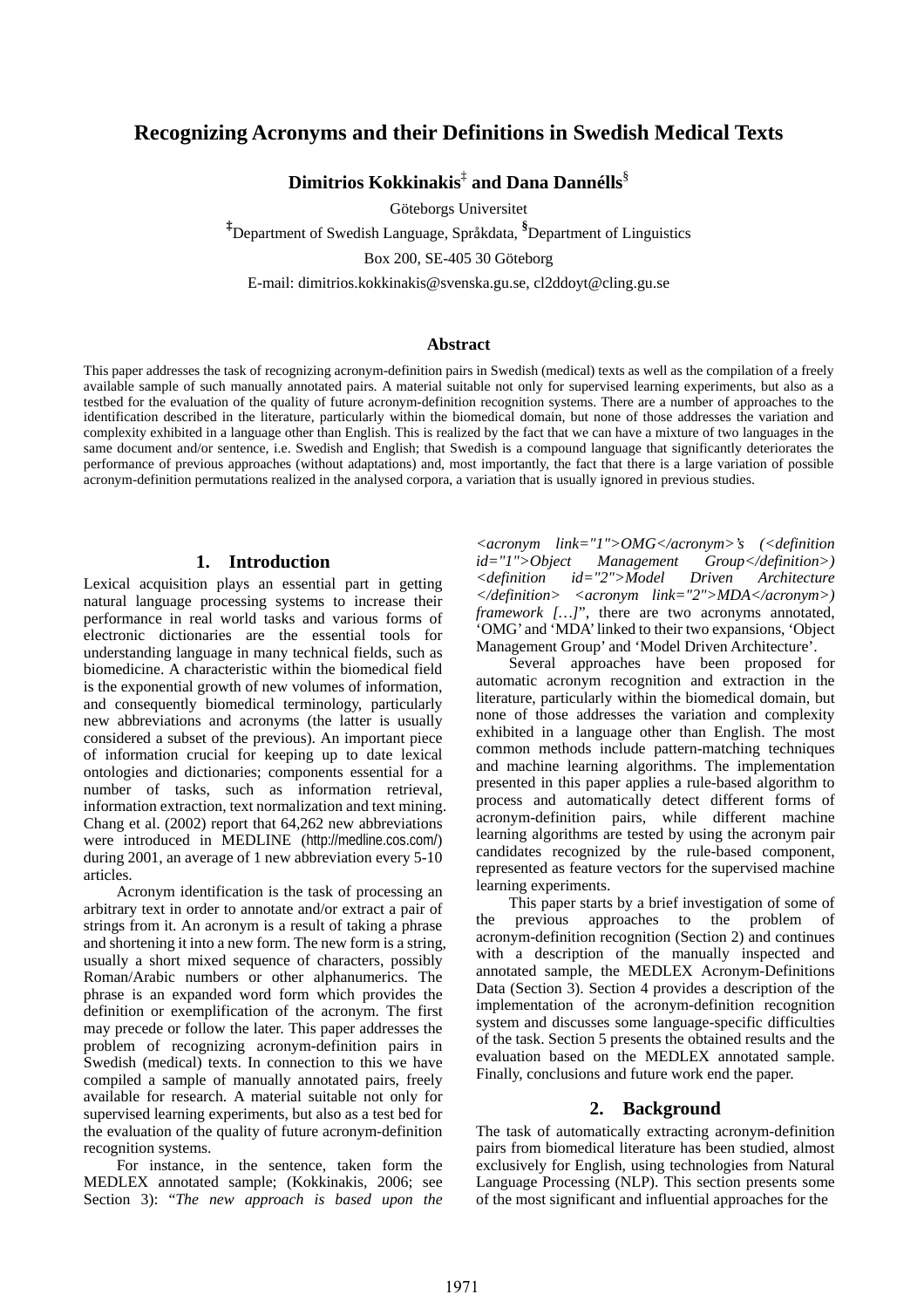

#### Figure (1). Interactive annotation with the CADIXE XML-editor

task. Taghva and Gilbreth (1999) present the *Acronyms Finding Program* (AFP), based on pattern matching. Their program seeks for acronym candidates which appear as upper case words. They calculate a heuristic score for each competing definition by classifying words into: (1) stop words ("the", "and"); (2) hyphenated words; (3) normal words (words that don't fall into any of the above categories) and (4) the acronyms themselves (since an acronym can sometimes be a part of the definition). The AFP utilizes the Longest Common Subsequence (LCS) algorithm (Hunt and Szymanski, 1977) to find all possible alignments of the acronym to the text, followed by simple scoring rules which are based on matches. The performance reported from their experiment is recall 86% and precision 98%. An alternative approach to the AFP was presented by Yeates (1999). In his program, *Three Letters Acronyms* (TLA), he uses more complex methods and general heuristics to match characters of the acronym candidate with letters in the definition string. The results achieved by TLA were 91% recall of and 68% precision.

Another approach recognizes that the alignment between an acronym and its definition often follows a set of patterns (Park and Byrd, 2001 and Larkey et al., 2000). Pattern-based methods use strong constraints to limit the number of acronyms respectively definitions recognized and ensure reasonable precision. Nadeau and Turney (2005) present a machine learning approach that uses weak constraints to reduce the search space of the acronym candidates and the definition candidates; they reached a recall of 89% and precision of 88%. Schwartz and Hearst (2003) present a simple algorithm for extracting abbreviations from biomedical text. The algorithm extracts acronym candidates, assuming that either the acronym or the definition occurs between parentheses and by giving some restrictions for the definition candidate such as length and capital letter initialization. When an acronym candidate is found the algorithm scans the words to the right and left side of the found acronym and tries to match the shortest definition that matches the letters in the acronym. Their approach is based on previous work (Pustejovsky et al., 2001), they achieved recall of 82% at precision of 96%. It should be emphasized that the common characteristic of all the pre-

vious approaches in the surveyed literature is the use of parentheses as well as that the acronyms are in upper case, as indication for the acronym pairs, see the table 1 in Nadeau and Turney's (2005). These limitations have many drawbacks since it excludes the acronym-definition candidates which do not occur within parentheses and thereby do not provide a complete coverage for all the acronyms formation (cf. Table 1).

# **3. The Medlex Acronym-Definitions Data**

We have manually annotated using simple XML markaup a set of 861 acronym-definition pairs. The set was extracted from Swedish medical texts, the MEDLEX corpus, (Kokkinakis, 2006), and it is tokenized<sup>1</sup>[.](#page-1-0) The material has been annotated using the CADIXE XML Annotation Editor (see http://caderige.imag.fr/) (Figure 1). For the majority of the cases in the sample, there exists one acronym-definition pair per sentence, but there are cases where two or more pairs can be found. Since Swedish is a compounding language we also provide a version of the data set where all compounds have been automatically segmented. An example of such annotation is given below ('||' marks a compound segmentation point): *"<definition>Apolipo||protein E</definition> (<acronym>ApoE</acronym>) and geno||typning vid utredning av hyper||lipid||emi och athero||skleros […]"*. Compound segmentation can in many cases provide the right means for making easier the recognition of a definition. For example, "*Läkemedels||industri||föreningen (LIF)*", The Swedish Association of the Pharmaceutical Industry.

Table (1) shows the distribution of the definition-acronym pairs in the annotated corpus sample. Some examples include:

- $A=D$ : AVNRT = AV-nodal reentrytakykardi
- A-D: ACE Angiotensin Converting Enzyme
- A(D): PAI-1 (plasminogen activator inhibitor 1)
- $D(A)$ : reumatoid artrit  $(RA)$ .
- A, D,: tPA, tissue-type plasminogen activator,
- D, A,: C-reaktivt protein, CRP,

<span id="page-1-0"></span> $\frac{1}{1}$  $1$  The longest definition found in the sample was for the acronym "RESTORE", in the context "*RESTORE (Reconstructive Endoventricular Surgery returning Torsion Original Radius Elliptical shape to the left ventricle) är en grupp hjärtkirurger…*".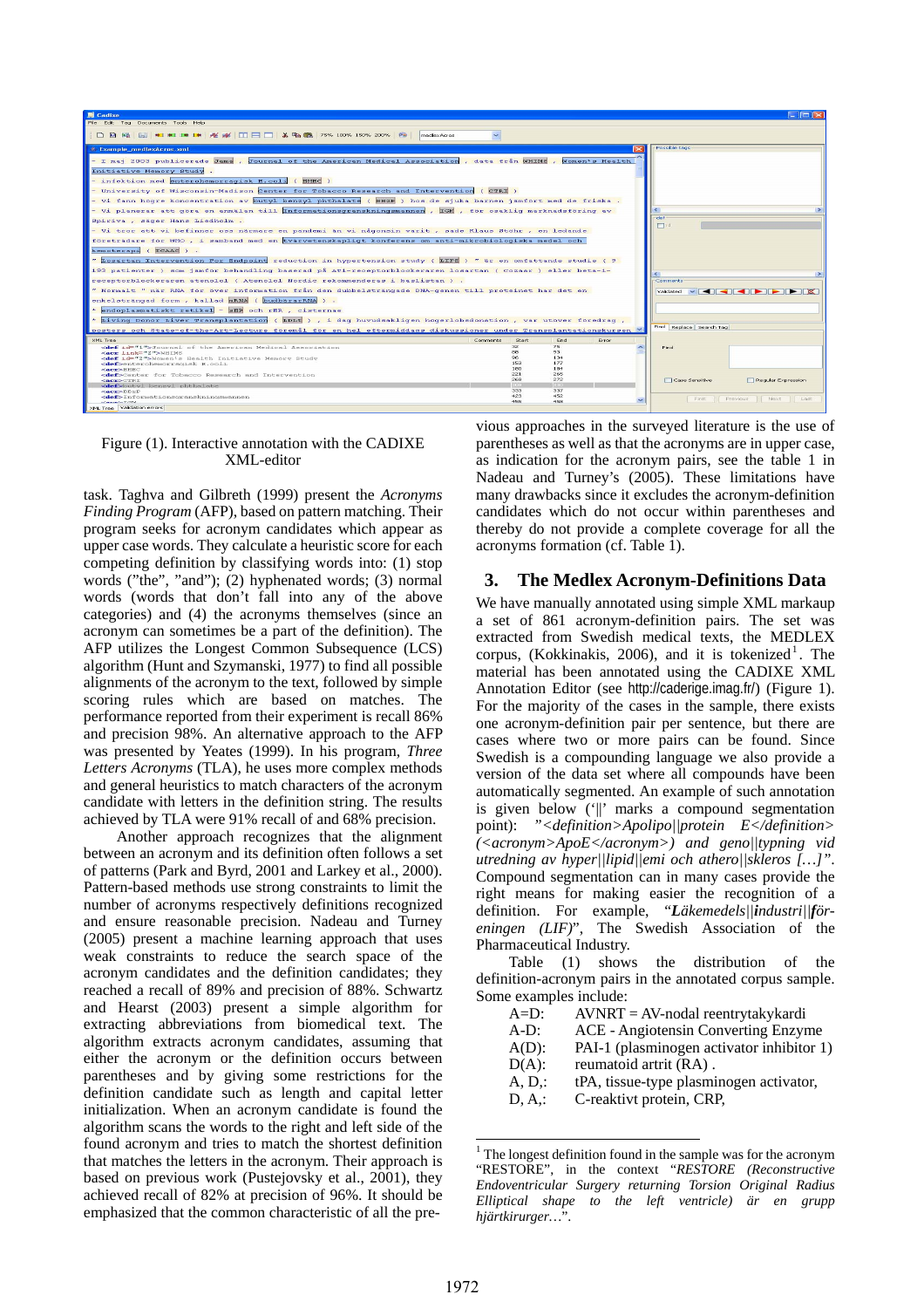| pattern     | #occurr. | $\frac{6}{9}$ |
|-------------|----------|---------------|
| D(A)        | 570      | 66,2%         |
| D, A,       | 122      | 14,2%         |
| A(D)        | 49       | 5,7%          |
| $D, A$ .    | 44       | 5,1%          |
| A, D,       | 12       | 1,4%          |
| " $D$ " (A) | 9        | 1%            |
| $A = D$     | 6        | $<$ 1%        |
| $A - D$     | 4        | $<$ 1%        |
| Rest        | 45       | 5.2%          |

Table 1. Distribution of definitions (D) and acronyms (A) (e.g. "A (D)" means an Acronym followed by a Definition within parenthesis.

#### **4. Implementation**

A drawback of previous systems is that they only seek for acronym candidates which appear in uppercase, thus the acronym candidate "*amyotrofisk lateralskleros (als)*", i.e. "Amyotrophic Lateral Sclerosis", wouldn't have been considered by systems such as AFP. Moreover, most of the previous systems would have failed to match acronyms that consist of two characters, such as "per rectum (PR)", a frequent structure in the Swedish annotated material. Considering also that we want to recognize all possible variation of (Swedish) acronym-definition pairs it is practical to use pattern-based techniques to extract relevant information of which a suitable set can give a valid representation of the different acronym pairs and thus making non-trivial prediction on new data. The method presented in this section is inspired by Nadeau and Turney's work and is based on the algorithm described by Schwartz and Hearst. Our method starts by using a pattern-based algorithm that has the advantage of recognizing acronym-definition patterns even outside parentheses and continues with the machine learning component. The algorithm matches acronyms with their related definitions based on a pre-defined set of heuristics that limits the search for acronym-definition candidates.

#### **4.1 Acronym and Definition Candidates**

Each word in the text file is considered as an *acronym candidate* if it is a string of alphabetic, numeric and/or includes special characters such as '-' and '/'. The string becomes a valid acronym candidate if:

- The string contains at least two characters, and
- The string is not in the list of rejected words<sup>[2](#page-2-0)</sup>, and
- The string contains at least one capital letter, or the string's first or last character is a lower case letter or numeric.

Each *definition candidate* string is passed through a number of heuristics of which all are necessary in conjunction:

- At least one letter of the words in the string matches the letter in the acronym.
- The string doesn't contain a colon, semi-colon, question mark or exclamation mark.
- The maximum length of the string is  $min(|A|+5,|A|*2)^3$  $min(|A|+5,|A|*2)^3$ .

The string doesn't contain only upper case letters. These heuristics allows acronym-definition candidates such as: "*autoimmun kronisk hepatit, (aiKH)*" <sup>4</sup> [;](#page-2-2) "*Hemocult II, (H-II)*"; "*atopiskt eksem/dermatit syndrom , (aeds)*"; "*in vitro-fertilisering/embryo transfer,( IVF/ET)*" and "*human Metapneumovirus, (HCoV-NL63)*".

### **4.2 Matching Acronym-Definition**

The process of matching an acronym with its definition depends on their appearance in the text. According to the algorithm there exist two matching possibilities:

(1) *Parentheses matching*. The algorithm extracts acronym-definition candidates which correspond to one of the following patterns (cf. Schwartz and Hearst, 2003):

a) definition (acronym)

b) acronym (definition).

(2) *Non parentheses matching*. The algorithm extracts acronym-definition candidates which are not enclosed in parentheses.

The algorithm scans the text for an acronym candidate that satisfies the conditions described in Section 4.1. When an acronym is found, the algorithm searches the words surrounding the acronym for a definition candidate string according to the heuristics in the same section. The search space for the definition candidate string is limited to 4 words \* |A|.

The next step is to choose the correct substring of the definition candidate for the acronym candidate. This is done by reducing the definition candidate string as follows: the algorithm searches for identical characters between the acronym and the definition starting from the end of both strings and succeeds in finding a correct substring for the acronym candidate if it satisfies the following conditions:

- a) At least one character in the acronym string matches with a character in the substring of the definition
- b) The first character in the acronym string matches the first character of the leftmost word in the definition substring, ignoring upper/lower case letters

An example of a potential acronym-definition pair that was (correctly) failed during this process is: "*peritoneal dials University Utrecht, FG*", since there was no letter match is found to the string *FG*.

#### **4.3 Machine Learning Approach**

To test and compare different supervised learning algorithms, the Tilburg Memory-Based Learner, TiMBL, was used; (Daelemens et al., 2004). Feature vectors were calculated to describe the acronym-definition pairs. Ten numeric features were chosen: (1) the acronym or the definition is between parentheses (0-false, 1-true), (2) the definition appears before the acronym (0-false, 1-true), (3) the distance in words between the acronym and the definition, (4) the number of characters in the acronym, (5) the number of characters in the definition, (6) the number of lower case letters in the acronym, (7) the number of lower case letters in the definition, (8) the number of upper case letters in the acronym, (9) the number of upper case letters in the definition and (10) the number of words in the definition. The 11th feature is the class to predict: true candidate  $(+)$ , false candidate  $(-)$ . An example of the

1973

<span id="page-2-1"></span><span id="page-2-0"></span><sup>&</sup>lt;sup>2</sup> The rejected word list contains frequent acronyms which appear in the corpus without their definition, e.g. 'USA', 'EU'.  $3$  |A| is the acronym's length (cf. Park and Byrd, 2001).

<span id="page-2-2"></span>Including variations: "autoimmun kronisk hepatit, aiKH", "aiKH, (autoimmun kronisk hepatit)" and "aiKH, autoimmun kronisk hepatit".